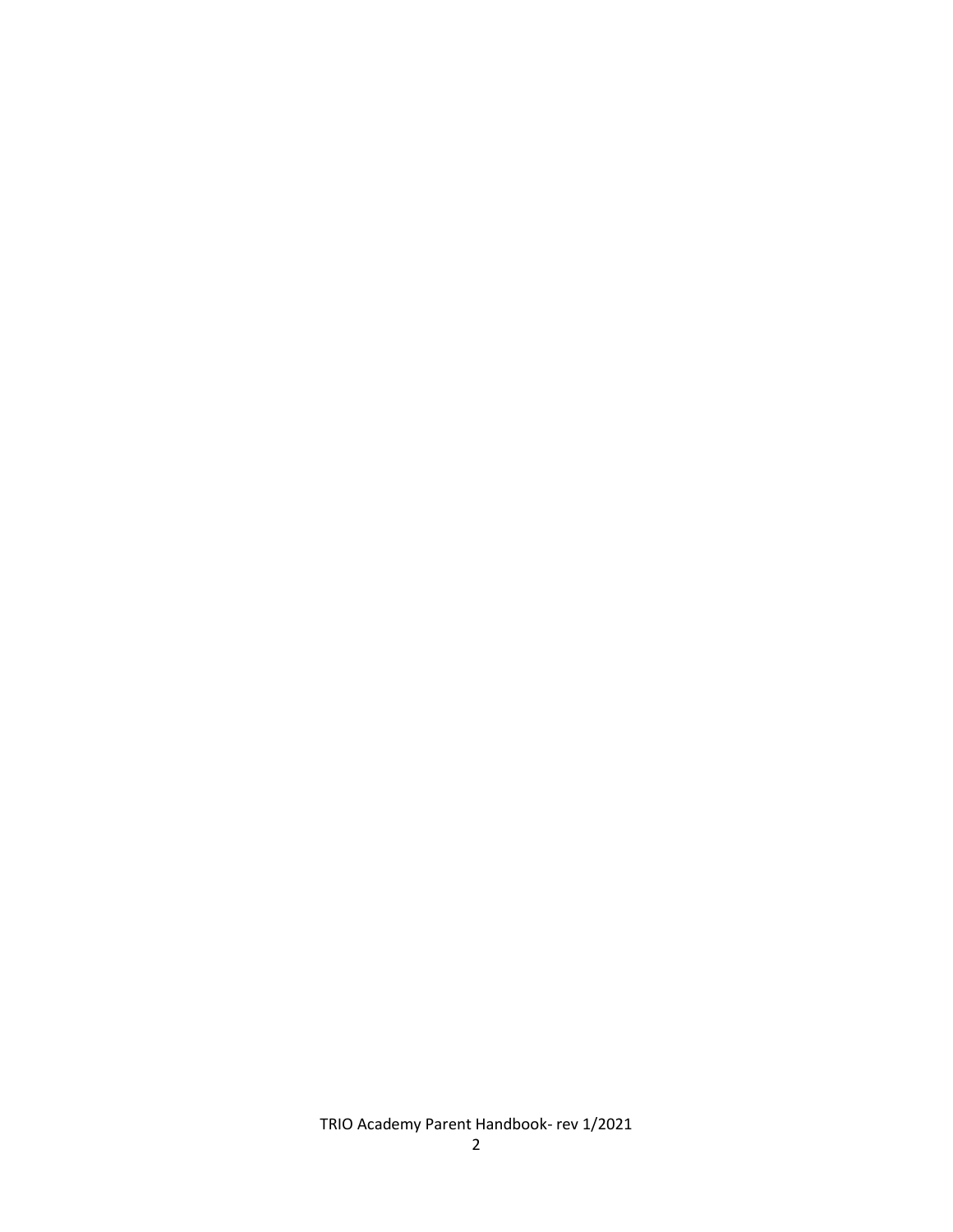# **INTRODUCTION**

This parent handbook explains the operations and policies at TRIO Academy, Inc. This handbook is not a contract for services or enrollment in TRIO Academy, either expressed or implied, or the conditions of enrollment between TRIO Academy and its clients. **Clients and/or parents/guardians are required to read, understand, and comply with the provisions of this handbook.**

From time to time, the policies and operations described in this handbook are subject to change. TRIO Academy reserves the right to evaluate, revise, modify, rescind, delete or add to the provision of the Handbook at its sole discretion.

Enrollment at TRIO Academy is *at-will*, meaning that it can be terminated at any time by the client or TRIO Academy, with or without notice, and without cause. Nothing in any document or statement no in existence or hereafter created shall limit the right to terminate the at-will enrollment except pursuant to a written enrollment agreement signed by the Executive Director of TRIO Academy and the client and/or client family. No other officer, agent, or employee of TRIO Academy has the authority to revise, waive, or alter this at-will enrollment policy, which cannot be altered other than pursuant to a written agreement signed by the Executive Director and the client family.

This handbook and the policies and procedures contained in it supersede any and all prior past practice, written representations, or statements regarding the terms and conditions of your enrollment, except as may be stated in a fully signed and written enrollment contract. Any and all previous handbooks are specifically revoked.

Please contact the Executive Director if you have any questions on any matter covered in this handbook.

# **TRIO ACADEMY MISSION**

TRIO Academy nurtures and educates the individual and community.

TRIO Academy provides services to children, teens, and the community. These services are comprehensive in nature and designed to assist the client and family in transitioning through each stage of life, while learning functional and important skills along the way. The services include: intensive ABA therapy, behavioral consultation, daily living skills, social skills, mentoring, autism education, school support, parent training, and community resources.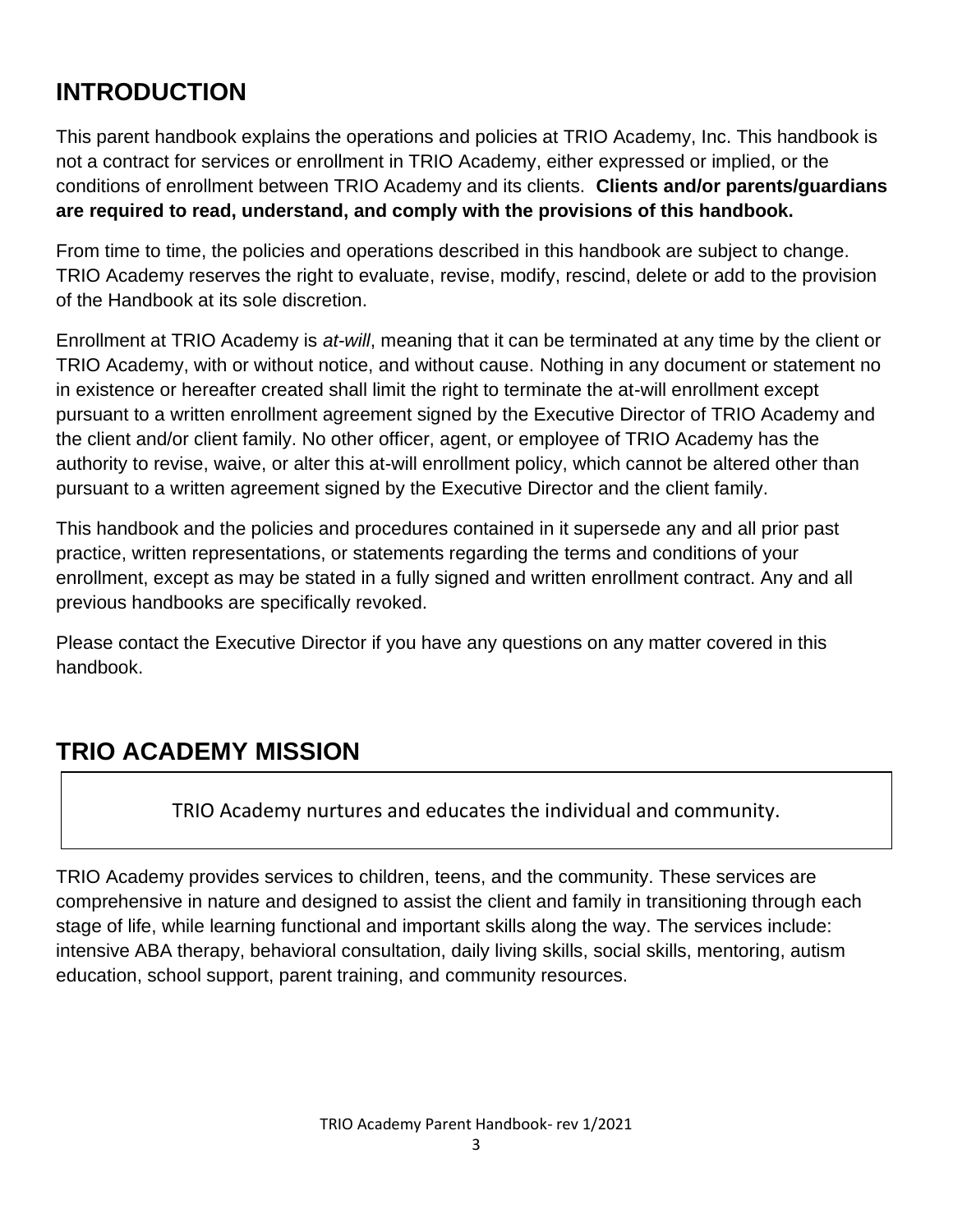# **TRIO ACADEMY STAFF**

# **Executive Director**

Angela Wade, M.S., BCBA is the Executive Director. She is responsible for supervising all services for children, including intensive and focused ABA, daily living skills and social skills classes. Angela is assists with community programs like autism education, school support, community-based training, and behavioral consultation. She provides supervision and ongoing training for all Registered Behavior Technicians (RBTs). Lastly, she is required to maintain her certification and state license as a Board Certified and Licensed Behavior Analyst.

# **Clinical Director**

Kim Nichols-Green, M.Ed, BCBA is the Clinical Director. Kim is responsible for training and supervising all Early Start Denver Model therapy for young children with Autism. She is also assists in the development and training protocols and supervision for Technicians, Behavior Therapists, and RBTs. Kim participates in community programs such as community-based trainings and outreach, autism education, and school support. Finally, she is required to maintain her certification and state license as a Board Certified and Licensed Behavior Analyst.

# **Board Certified Behavior Analyst (BCBA)**

At TRIO Academy, your child will have one assigned BCBA. This person is responsible for supervising and managing your child's therapy and programming. As your child masters and becomes fluent in a skill, your BCBA will move your child on to the next program. If your child is not progressing through a skill, the BCBA will assess the teaching strategies to assist in skill acquisition.

A BCBA has completed their Master's degree and certification in Applied Behavior Analysis and has completed over 4,000 hours of service with children with autism.

# **Behavior Treatment Therapist (BT Therapist)**

Each child will have a Behavior Treatment Therapist (BT Therapist). The BT Therapist is your go-to person about any topics related to your child's services including, questions about therapy, scheduling, parent training, meetings, and holding in-home sessions. He or she is responsible for the ongoing evaluation of skills and progression of programming for your child. He or she works closely with the responsible scheduling individual to ensure that each child's main team is trained to teach and play with your child in the most therapeutic manner possible. The BT Therapist consults with the BCBA for programming or behavioral concerns. You can contact them via email or by calling the center and asking to speak with them. If they are unavailable, they will you back as soon as they can.

In addition to being responsible for your child's programming, the BT Therapist also assists in training, supervising, and monitoring the Behavioral Treatment Technicians while the Technician provides direct service to your child. A considerable amount of time is spent "on the floor" with the Technician and child, providing feedback and demonstrating correct therapy skills to the Technician.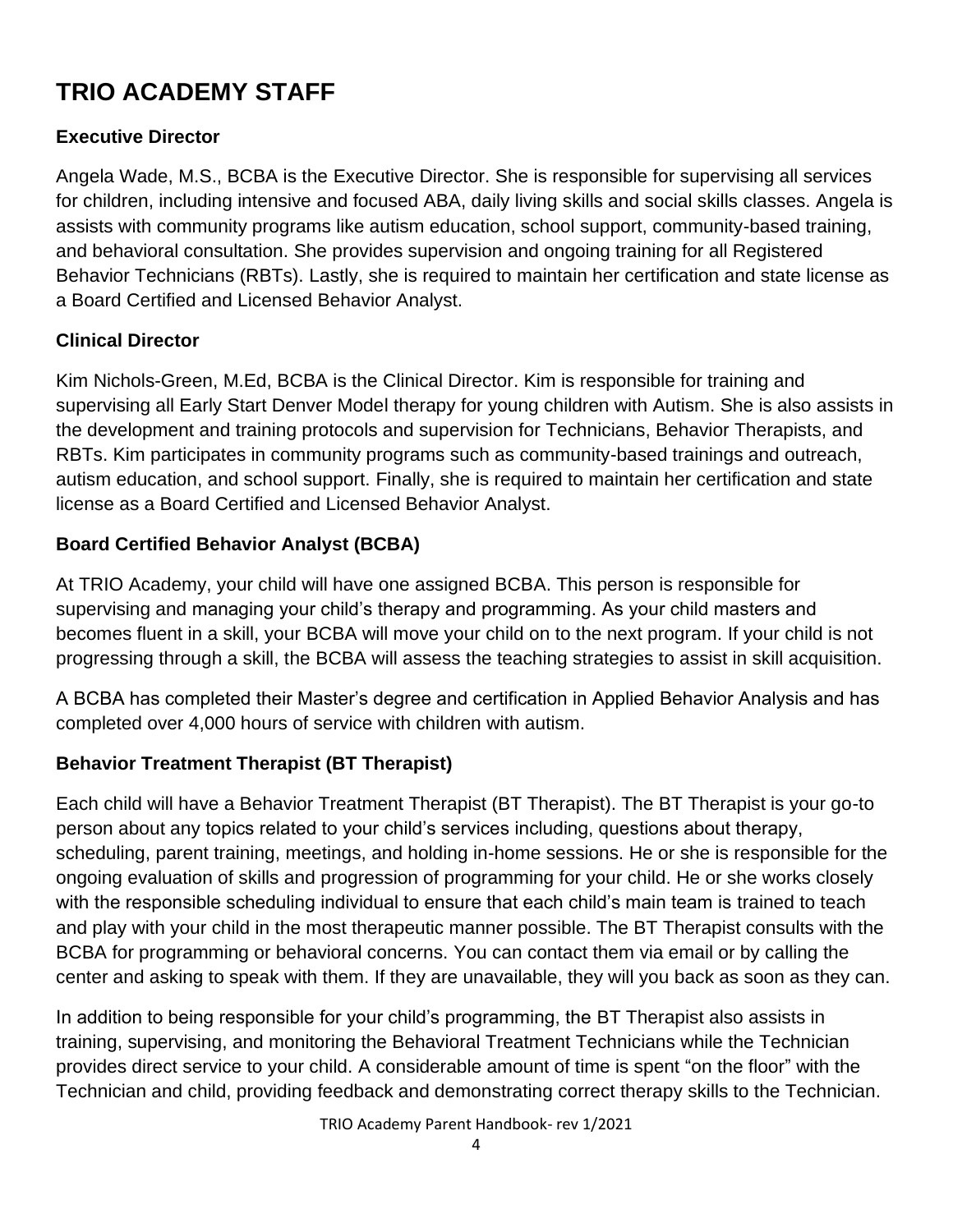# **Behavioral Treatment Technician (Technician or Tech)**

Behavioral Treatment Technicians, also known as Technicians or Techs, must be at least 18-years old and have a high school diploma (or equivalent). TRIO Academy provides 40 hours of training in Applied Behavior Analysis. Technicians are trained in the principles of behavior, observe an experienced Technician or BCBA working with a child, and finally are observed working with a child themselves and given on-the-spot training and feedback.

# **PARENT INVOLVEMENT AND COMMUNICATION**

Frequent and effective communication is essential for successful center-based treatment. TRIO Academy encourages direct communication with your child's BT Therapist or BCBA which minimizes the chances of miscommunications that are possible when multiple staff are involved. *Please relay all important information to your BT Therapist/BCBA directly.* 

Miscommunication is still possible because your child has a treatment team who you will see on a regular basis. Communications with the first Technician of your child's day may not be passed along or passed along accurately, as the day can be hectic and distracting. In efforts to minimize lost information, please communicate via email or phone call to the BT Therapist or BCBA.

Parent Goals will be created with parent input within the first authorization period (6 months) in order to facilitate growth and skill development in the home environment. Adherence to parent goals and strategies is essential to maximizing growth during services. Continued failure to complete or work on parent goals can result in a hold on services or lack of funding from insurance or Medicaid.

Please label EVERY individual item that belongs to your child (i.e., each mitten, sock, shoe, spoon, lunchbox, etc) with his/her first 2 initials of their first AND last name (i.e., AnWa)

#### **Intake**

Prior to beginning services with TRIO Academy, an intake meeting is scheduled to gather information about the family and client. This information is crucial to developing an individualized treatment plan that will maximize the child's strengths and address gaps in skills. Based on the child's skill level, one of four assessments will be utilized: Early Start Denver Model, Verbal Behavior Milestones and Assessment Placement Program, PEAK Relational Training System, or Essential for Living. Along with the assessment results, parent and client input is essential to the development of goals and the treatment plan. Parents and client input ensures that all goals are functional and meaningful for the family.

For the intake meeting, parent must provide copies of diagnostic assessments, IEPs, insurance/Medicaid cards and sign releases of information for related services (including doctors, psychiatrists, school, etc).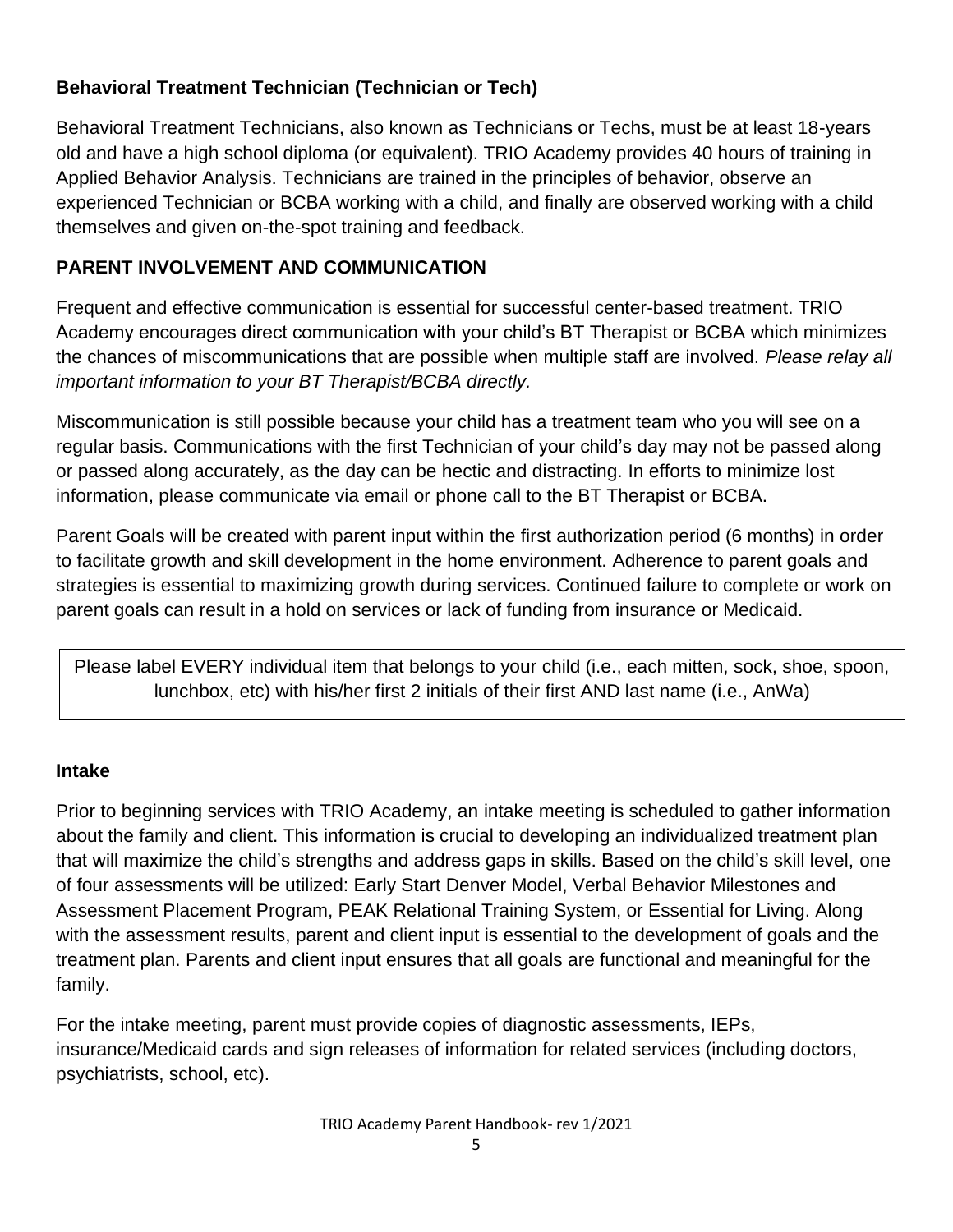Following the intake meeting, your will likely have weekly 2-hour sessions with your child's BT Therapist for further assessment and to allow the child to begin to acclimate to TRIO Academy's schedules and routines. While these sessions take place, TRIO Academy will be assembling your child's Technician team and submitting the authorization for services to your insurance. These sessions may continue for 4-8 weeks before starting therapy.

# **Daily**

When you pick up your child each day, you will receive an oral summary of your child's day at the center. At this time, it is important that you ask any questions that you may have, however questions or concerns regarding therapy, goals, meetings, schedule, or communication concerns are best directed to your BT Therapist or BCBA. Per insurance requirements, parents must sign daily session notes that are completed for your child each day. The report will include information such as your child's daily activities, items they brought from home, meals/snacks eaten, any naps, and instances of problem behavior.

# **First Month**

During the first month of therapy, we focus on creating positive bonds with your child. Each team member builds rapport with the child by playing and using principles of reinforcement for positive behaviors. Within the first month, the child's treatment goals will begin to be implemented. Parents will attend one meeting to discuss your child's Treatment Plan, make any suggestions, and sign the plan. During this meeting, parents and the BCBA will also formulate an individualized training series to help with any difficulties outside of the center and help to generalize skills learned in the center to other environments.

#### **After 1st month**

After the first month of therapy, your child will be working on all the initial goals in his or her Treatment Plan. Each month after the 1<sup>st</sup>, parents are required to attend monthly or bi-monthly meetings with the BT Therapist for parent coaching or the BCBA for progress reports. Some additional parent training and/or feedback can be delivered during the monthly meeting. If your child is learning through the Early Start Denver Model curriculum, the Clinical Director will provide parent coaching on strategies and goals to implement at home. In addition, in-home parent trainings scheduled every 2 to 3 months will assist with generalization of skills from the clinic to home and continue with parent training.

TRIO Academy automatically processes the 3-month, 6-month, or 1-year re-authorizations for your child with your insurance company so you may not be aware of changes until TRIO requests additional information from you. *It is imperative that you notify TRIO Academy for address changes, medication changes, or insurance changes.*

#### **Parent Postings**

TRIO Academy maintains a parent Facebook page as well as a main TRIO page. Training information and important details are posted on both. Please follow  $\odot$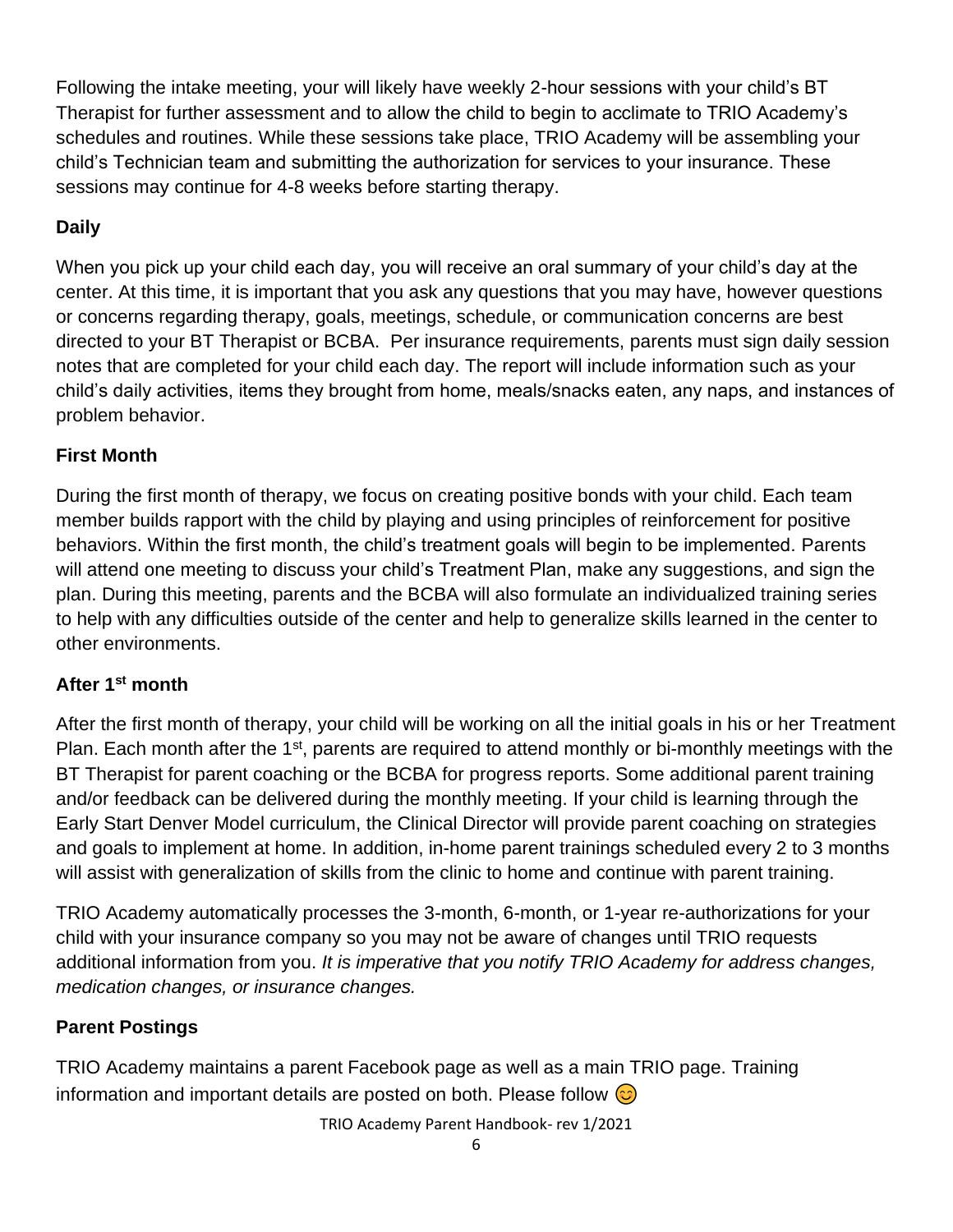#### **DROP-OFF/PICK-UP POLICY**

- Arrive no later than your child's scheduled time for drop-off and pick-up.
- Please call the center if you will be **more than 5 minutes late.** Your scheduled Technician will call you if you are 15 minutes late and have not called the center.
- You are **REQUIRED TO CALL within the 15-minute grace period** if there are extenuating circumstances causing you to be late. TRIO Academy allows a 15-minute grace period. If you are later than 15 minutes to your child's session without calling, your child's first session of the day will be cancelled.

# **ATTENDANCE, SCHEDULE CHANGES, NO SCHOOL DAYS & ILLNESS**

#### **Attendance**

A consistent therapy schedule is very important for your child's progress. Your child's schedule will be agreed-upon between you and your BCBA/BT Therapist and will be consistent week-to-week. For example, if your child is prescribed to receive 30 hours of therapy and you have agreed upon 9am-3pm Monday-Friday, you can expect that your child will be scheduled for those hours each week. For this reason, more than three(3) no-call/no-shows in a 6-month period will likely result in discharge from the program (on a case-by-case basis). After two (2) instances, an attendance meeting will be required and scheduled to determine future scheduling.

It is important that children are picked up at their scheduled end time because team members are often scheduled with another child at that time or TRIO is scheduled to close. For this reason, if a child is excessively picked up more than 5 minutes past the scheduled end time, late pick-up fees may be incurred for the family. The family will be notified in writing of the late pick-up fees prior to the implementation of this policy.

Once your child's schedule is determined, it is TRIO Academy's responsibility to ensure that trained team members provide services during those hours. Consistency of treatment and avoiding the loss of hours due to staff call-in's or illness is one of the advantages of center-based treatment. Please be mindful of this and make every effort to abide by your child's agreed-upon therapy schedule.

#### **Scheduling**

It is TRIO Academy's policy that your child attend therapy at least 9-10 hours per week (within block scheduling) to allow for consistent sessions and adequate supervision as required by insurance companies. Sessions must be at least 2.5 hours long, may not exceed 9 hours per day (with nap) and only one session is allowed per day.

TRIO Academy completes therapy schedules on a trimester basis (June-August, September-December, January interim, and February-May). TRIO Academy utilizes block scheduling as follows: 8am-12pm, 12pm-3pm, and 3pm-6pm. The session must start on the start of the block or within 30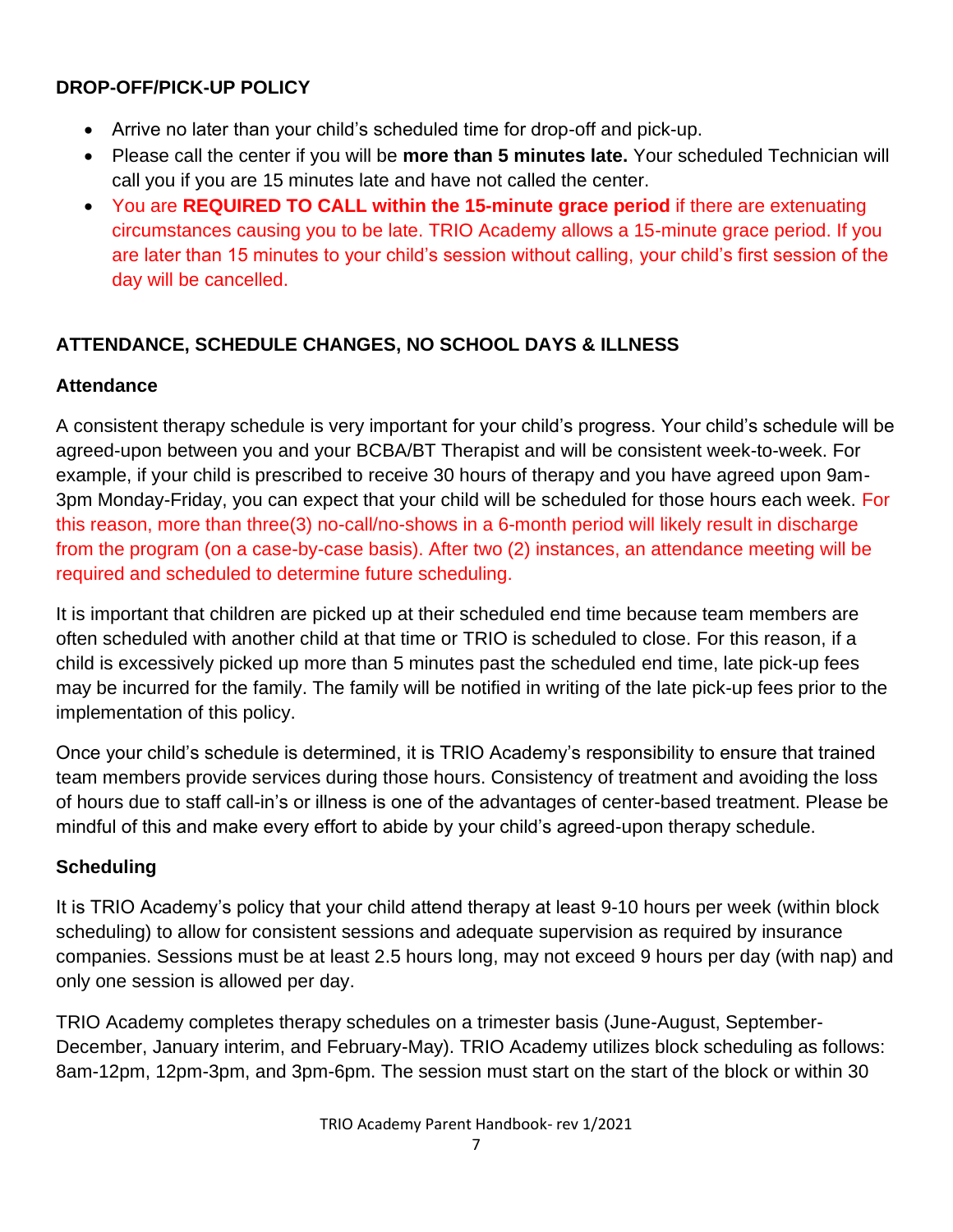minutes. The end of the session must be on the scheduled block end-time or 30 minutes prior. Start or stop-times on a 15-minute increment is ARE NOT ALLOWED.

TRIO Academy does not function as a "drop in" service or day care facility, although it may appear as though the hours and day-to-day functioning resemble these services. Please consider your child's therapy to be a MEDICAL APPOINTMENT. Technicians are scheduled one-on-one with your child and only when your child is present. If you arrive late, your child's Technician is kept waiting for your arrival.

If you are going on vacation, have pre-existing doctor appointments, or other conflicts with your child's agreed upon schedule, you should notify your child's BT Therapist and/or BCBA **at least 2 weeks in advance of the change.**

For schedule changes within 24 hours, please call the building that your child attends for therapy.

For schedule changes more than 24 hours in advance, email the change to schedules@trioacademywi.com.

#### **Illness**

Please call the center **no later than 1 hour prior to the scheduled start time** if your child cannot attend therapy due to illness. If you child is home sick, his/her Technician is typically sent home and is not available later in the day (i.e., if your child becomes well, you find a better ride to the center, etc). TRIO Academy will not be able to accommodate a later start time if you have called your child in sick earlier in the day.

If your child is ill, please DO NOT bring them to their scheduled session. TRIO Academy staff will also not attend any scheduled in-home sessions for that day. If you child does not attend school or is sent home from school due to illness, please do NOT have them attend therapy later that day. Parents will need to pick up their child within 30 minutes if he or she is ill at TRIO Academy, as TRIO is not licensed to care for mildly ill children. Please respect the staff's judgement if they determine that the child is not well enough to attend therapy. This helps to decrease the spread of disease to other children and staff members.

If a child becomes ill while at TRIO Academy, the child will be isolate from other clients (in a separate room) and the parent will be called immediately. TRIO Academy must remove a child from common areas for a child:

- Who has a reportable illness or condition that is contagious (Parents must inform TRIO within 24 hours if their child has a contagious disease),
- With chicken pox until the child is no longer infectious or lesions are crusted over,
- Who has vomited since arriving that day,
- Who has had any abnormally loose stools since arriving that day,
- Who has contagious conjunctivitis or pus draining from the eye (pink eye),
- Who has a bacterial infection and has not completed 24 hours of antibiotics,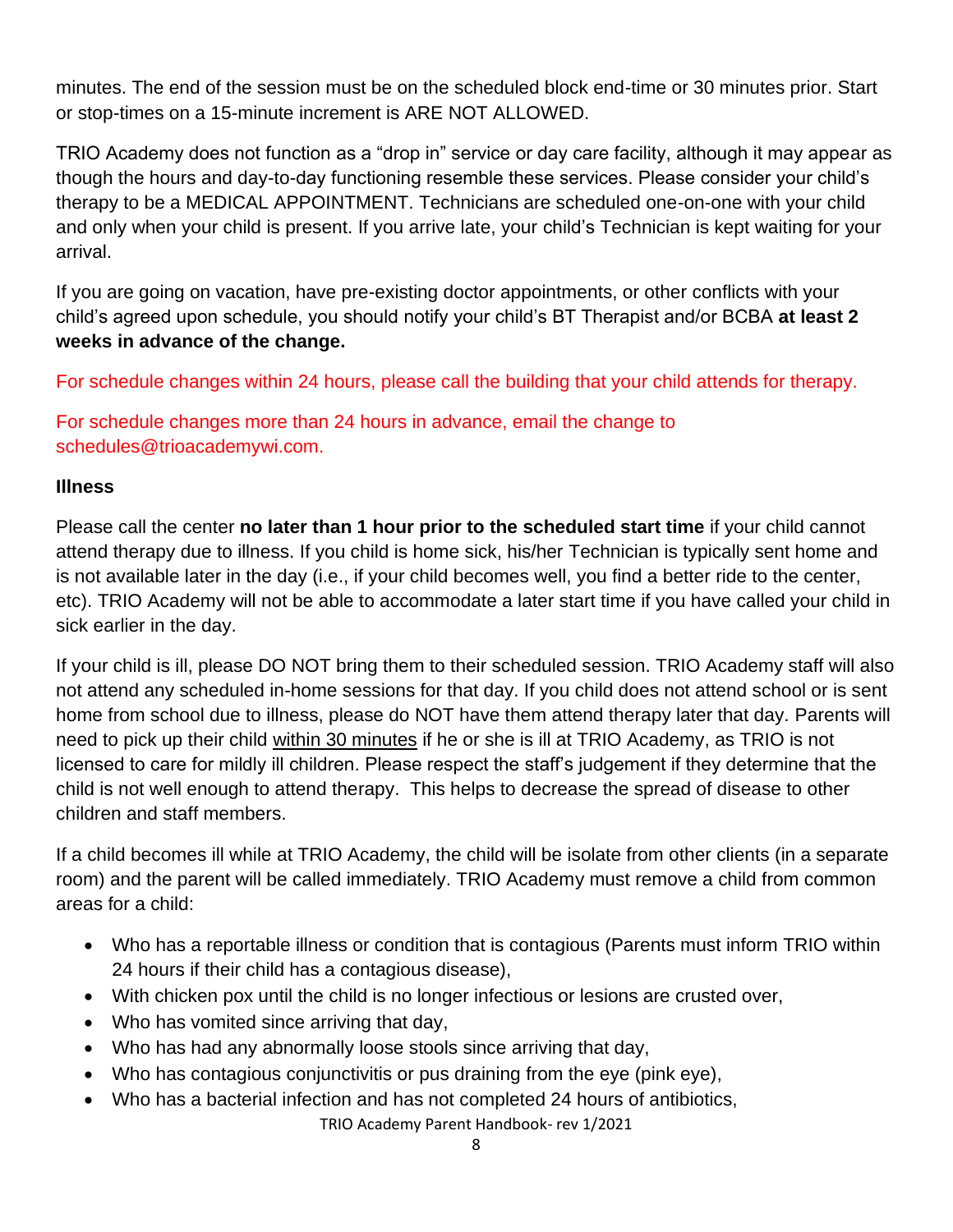- Who has unexplained lethargy and is unable to participate in normally scheduled activities,
- Who has a 100-degree or above temperature before temperature reducing medication is given,
- Whose temperature has not been below 100 degrees for 24 hours,
- Who has an undiagnosed rash or rash attributable to a contagious illness or condition.

If parents would like a make-up session to occur, please notify TRIO Academy as soon as possible, and TRIO will make every effort to schedule the session. If the make-up session is not immediately available but something becomes available in the future, arrangements can still be made if the parents show continued interest.

#### **No school or early release days**

TRIO Academy recognizes that many schools have scheduled breaks, days off, or early release days. Due to staff availability, TRIO Academy MAY NOT be able to provide additional services for your child during these situations. TRIO Academy cannot guarantee extra staff on-hand for occasional circumstances- including Christmas and Spring Breaks. If the schedule change is requested at least 2 weeks in advance, TRIO Academy will make reasonable efforts to accommodate additional hours (provided that those hours are approved by insurance). If unable to accommodate additional hours, TRIO Academy will continue to provide services on the agreed-upon schedule.

During the summer, large schedule changes will be allowed IF the extra hours are approved by insurance.

#### **Holidays Off Schedule**

TRIO Academy recognizes the following holidays and will be closed.

- New Year's Day (may be shortened hours on New Year's Eve)
- Memorial Day
- Fourth of July
- Labor Day
- Thanksgiving Day & Black Friday
- Christmas Eve
- Christmas Day

#### **Hours of Operation**

TRIO Academy is open from 8:00am to 6:00pm Monday through Friday. These hours of operation are subject to change for summer/school months.

#### **CLIENT-PROVIDER RELATIONSHIP**

It is TRIO Academy policy that TRIO staff members are not permitted to engage in social relationships with clients in order to maintain professional and ethical boundaries. TRIO Academy staff cannot give or accept gifts or participate in personal events such as birthday parties or graduations. TRIO Academy staff members are not permitted to provide any other services outside of treatment, such as in-home babysitting and cannot care for other family members other than the client of TRIO Academy.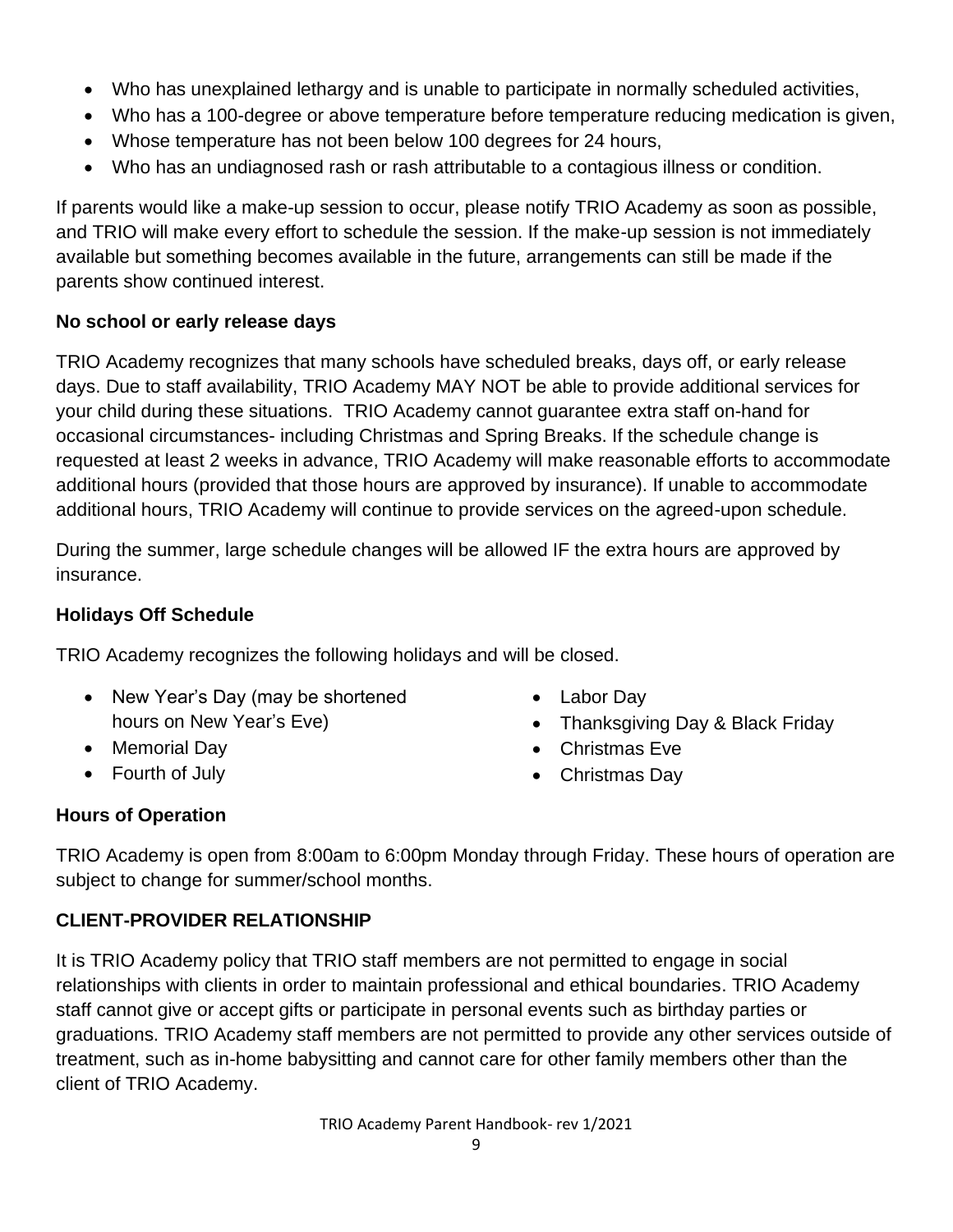In addition, parents are not able to be employed with TRIO Academy while their child is receiving active treatment. To ensure a safe and harassment-free therapy environment, TRIO Academy forbids and offensive physical, written, or verbal behavior of a sexual or derogatory nature or based on any other characteristic protected by law.

# **GRIEVANCES, FEES/REFUNDS & TERMINATION OF SERVICES**

#### **Grievances**

If a parent or caregiver has complaint about or conflict with TRIO Academy, they are encouraged to make an appointment with the Executive Director to professionally discuss and reconcile the dispute.

# **Fees**

Fees are due to TRIO Academy on the due date listed on the invoice. Payments can be made via personal check, debit/credit card, HSA, or cash. In the event of a third-party payment (i.e., employer or county), special arrangements will be made. Cash or check payments can be mailed to TRIO Academy's regular address. All payments made by HSA or debit/credit card need to be discussed with one of the TRIO owners.

- Parents will not be billed for days when the child does not attend due to illness or other circumstances if the funding source is NOT private pay from the family.
- There are no reductions in fees for additional children from the same family.
- NSF checks will result in \$25 fee.
- Payments postmarked AFTER the due date printed on the invoice will result in a late fee of \$25.
	- $\circ$  If no payment is received within 3 days of the due date, a second invoice will be sent with the \$25 late fee added, a new total, and a new due date (10 business days).
	- $\circ$  If no payment is received within 3 days of the due date for the 2<sup>nd</sup> invoice, a 3<sup>rd</sup> invoice will be sent with an additional \$25 fee added, new total, and new due date (10 business days).
	- $\circ$  If no payment is received within 3 days of the due date for the 3<sup>rd</sup> invoice. a FINAL invoice will be sent with an additional \$25 fee added, new total, and final due date (10 business days).
	- $\circ$  If no payment is received within 3 days of the FINAL invoice due date, all services will be IMMEDIATELY put on hold until the account is paid in full.
- In the event that a fee (i.e., special event fee) was paid prior to the event and the child was unable to attend due to illness or the event was cancelled, a refund can be expected within 2 weeks of the date of the event.

#### **Termination of Services**

A client may be discharged from the center or services placed on hold for such reasons as (but not limited to):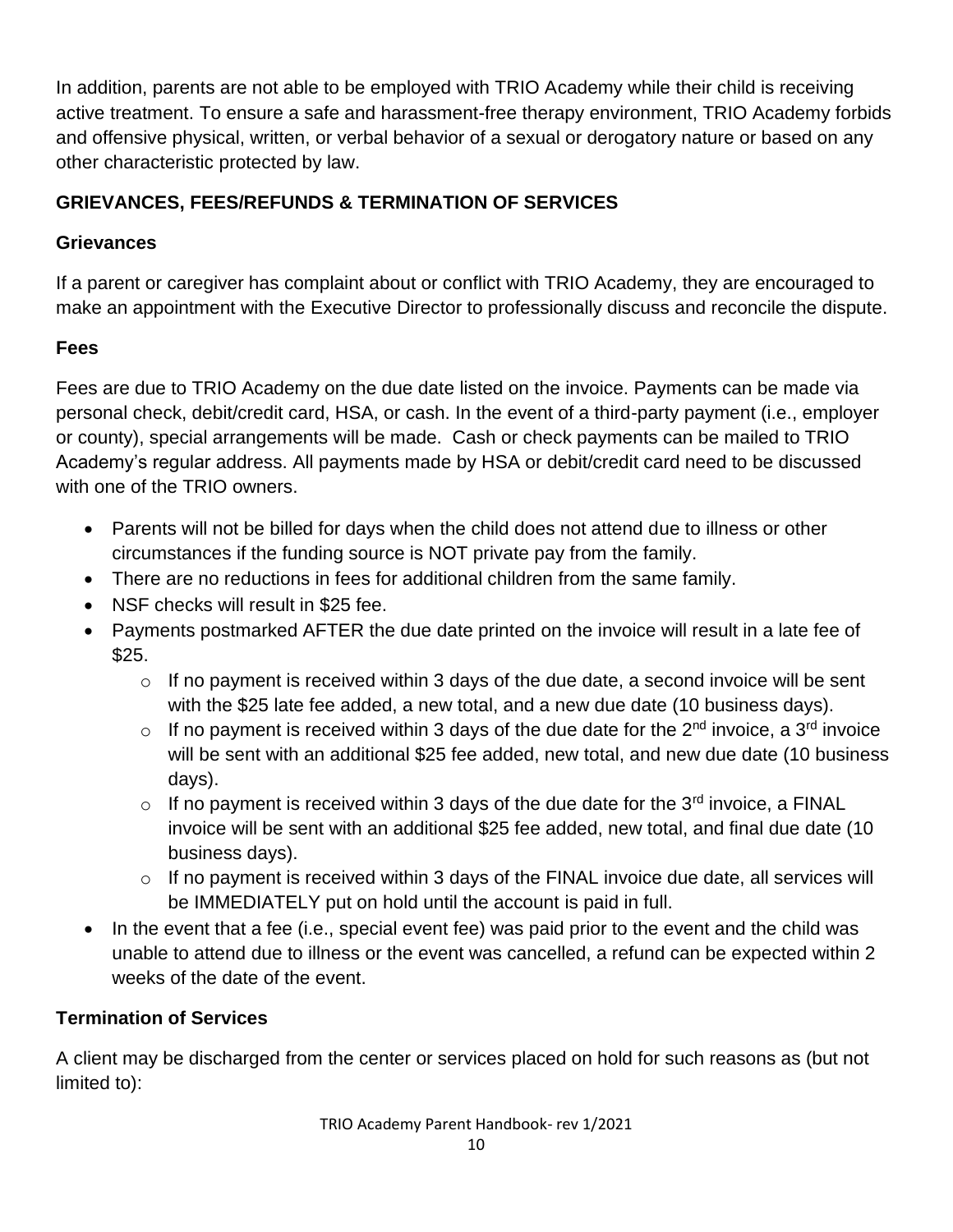- Successful completion of the program as agreed upon by the parents and TRIO Academy supervisors.
- Insurance company no longer provides funding due to reaching treatment goals and therapy is no longer deemed "medically necessary"
- Lack of parental cooperation
- Frequent failure to abide by pick-up/drop-off policies.
- More than 3 no-call/no-show's in a 6 month period OR frequent and ongoing called-in session cancellations.
- Physical, mental health or behavioral needs of the client exceed TRIO Academy's training or ability to provide effective services. This will result in a meeting with the parents to determine other possible solutions and provide additional community resources. In situations of severe self-injurious behavior or aggressive behavior towards others (breaking bones/joints, drawing blood, large tissue damage), TRIO Academy may terminate services without advanced notice.
- Failure to complete and return required paperwork.
- Failure to pay fees by due date indicated on the FINAL bill. This may result in IMMEDIATE termination without advanced notice.

A child will never be discharged due to discrimination as TRIO Academy complies with all applicable provisions of the Americans with Disabilities Act.

Parents must give a 2-week written notice of their intent to terminate services. In this case, a discharge consultation will likely be scheduled.

If a parent feels that an appeal is necessary, they may submit a written appeal to the Executive Director. A consultation will be scheduled within 2 business days to review the intended discharge. The Executive Director will make the final decision.

If the termination is a mutual decision by TRIO Academy and the parents, the final date of service will be agreed upon.

In the event of a discharge due to client needs exceeding TRIO Academy's training or expertise or if it is determined at intake that the needs are outside of TRIO Academy's expertise, referrals will be provided to the parent for professional assistance in the needed area.

#### **INSURANCE COVERAGE**

TRIO Academy is in-network with several insurance providers. We will attempt to gain in-network status with an insurance company of a prospective client if we are not currently in-network with that insurance. TRIO Academy cannot guarantee insurance acceptance or coverage of ABA service.

#### **INFORMED CONSENT & CONFIDENTIALITY**

TRIO Academy Parent Handbook- rev 1/2021 TRIO Academy secures records of our clients' information. These records contain dates of contact with the clients, notes on progress, and other information. They are considered confidential records and can only be released with written consent from the client/parent/guardian. TRIO Academy abides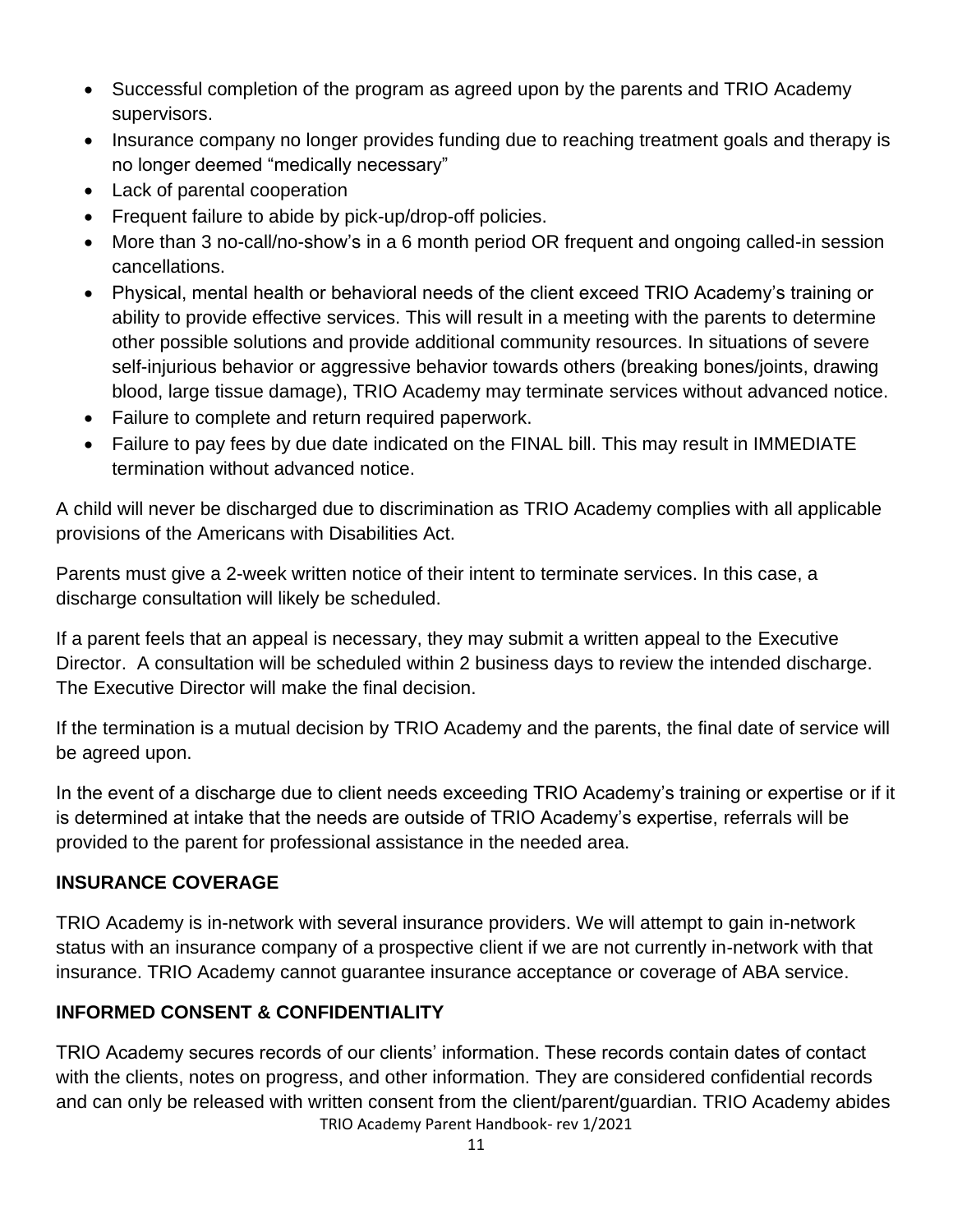by HIPAA regulations regarding confidentiality. TRIO Academy requires a signed "Release of Information" prior to sharing information with a third party.

## **ACCIDENT & EMERGENCY PROCEDURES**

#### **Fire**

In case of an emergency that would require an evacuation, staff will assist all children to leave via the nearest exit. As most children in the center have a one-on-one staff assigned to them at all times, the staff member are aware of the children for whom they are responsible. Staff assigned to children requiring additional assistance due to physical disabilities or challenging behavior will have priority for supervisory help. The current schedule and children emergency contact lists will be taken outside of the building by the on-duty supervisor to verify that all children are present and to contact parents as soon as possible. Children will be gathered a safe distance from the any burning material. Parents will be notified after the fire department has been called. In the event that we cannot return inside the building, the children will be transported to a safe and warm location until parents arrive.

# **Tornado**

If there is a tornado warning, the children will be taken to the basement or interior space in the building away from windows. Blankets, flashlight, and extra batteries are available at all times. The current schedule and children emergency contact lists will be taken outside of the building by the on duty supervisor to verify that all children are present. Children will be kept busy in the basement until the warning has passed.

#### **Other Emergency Situations**

If the center should lose the use of heat, water, or electricity before the center opens, the parents will be notified at least 1 hour before their scheduled time and will be asked to keep their child home.

If the center loses the use of heat, water, or electricity while children are present, one of the Directors will call the parents of all children and ask them to pick their child up within 1 hour.

In the event of an emergency closing (snow emergency), we will contact news stations, post on our Facebook page and call parents to pick up their child.

*TRIO Academy follows Oshkosh Area School District closings for weather emergencies.*

All emergency phone numbers including the Executive Director, Fire Department, Police Department, Ambulance, Poison Control, WPS (electric), and Child Protective Services for Winnebago County are posted at all times.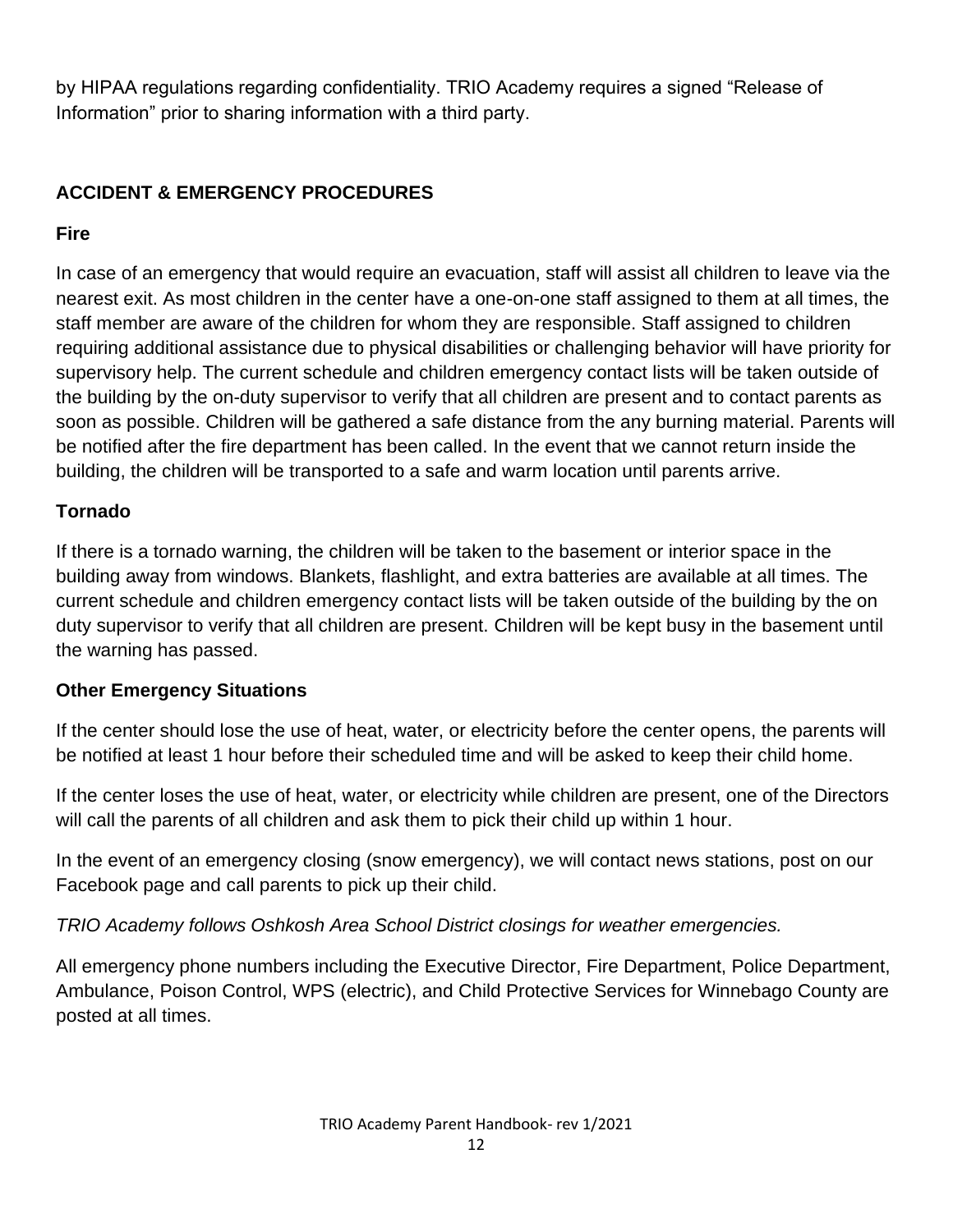In the event that a call to Child Protective Services is warranted, the person who witnessed or suspected the neglect or abuse will contact the department directly. After the report has been made, the staff will notify one of the Directors of the report.

All supervisors are trained in child CPR/AED and first aid. First aid supplies are stored in the office.

In the event that services are disrupted for more than 4 consecutive days due to weather or unsafe facility conditions, all efforts will be made to provide services in the home or community until regularly scheduled services can resume.

# **Sentinel Events**

A sentinel event is defined by The Joint Commission (TJC) as any unanticipated event in a healthcare setting resulting in death or serious physical or psychological injury to a patient or patients, not related to the natural course of the patient's illness.

In the event that a sentinel event occurs, the event details will be reported to The Joint Commission within 24 hours for review and recommendations. TRIO Academy will collaborate with a patient safety expert in The Joint Commissions' Office of Quality and Patient Safety to the fullest extent to minimize any further negative response and injury to the client.

# **Family Legal Issues**

TRIO Academy requests a copy of all legal documents affecting custodial rights of children receiving treatment at TRIO. These include, but are not limited to:

- Restraining orders issued by a court that relate to the child, the enrolling parent, or other family members.
- Any change of legal guardianship or custody if it could affect your child's treatment, drop-off, or pick-up.

TRIO Academy will release the child to the parent/guardian with physical custody or persons listed on the Authorized Pick-Up list.

# **MEDICATION**

TRIO Academy administers medication under the following circumstances ONLY:

- Parents completed the TRIO Academy Medication Authorization form for each prescription and non-prescription medication
- All medication must be in the original container with client's name, current dosage, and administration directions. We will not exceed the dosage on the label of the medication without a written doctor's prescription/authorization.
- Medication is stored in a locked medication box. There is a covered, labeled, and locked container in the refrigerator for those medications requiring refrigeration.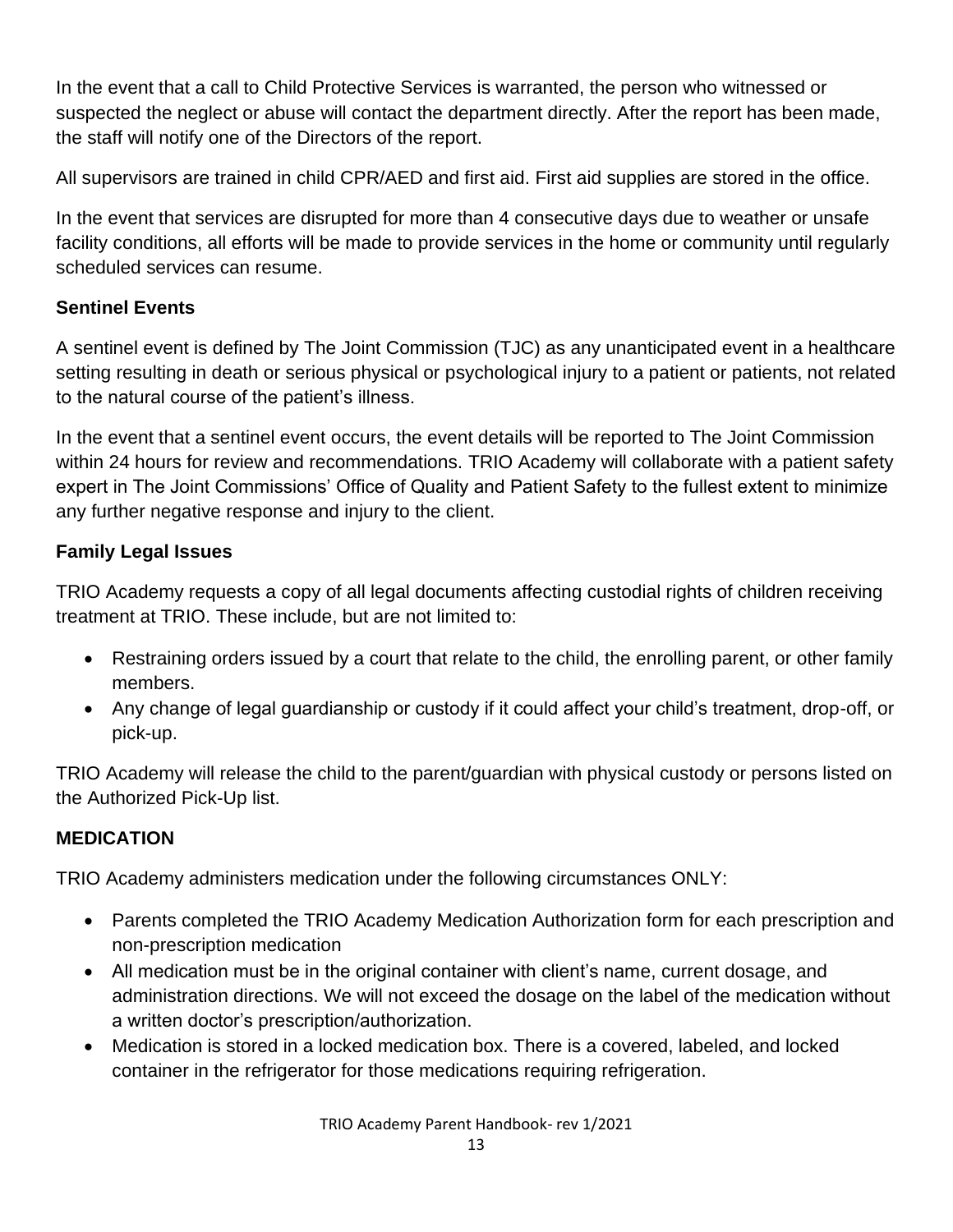- All administrations of medication will be documented in a Medical Log Book. Parents have access to entries regarding their child if requested.
- If there is delayed or missed dosage or other errors in administration, parents will be notified immediately and may be asked to contact their doctor for recommendations.

Over-the-counter ingested medicine:

- Requires a completed Medication Authorization form. Medications that are not listed on a Medication Authorization form will NOT be administered to your child.
- Child's name must be on the container.
- Any over-the-counter medication administrations will be written in the Medical Log.

Any accidents or injuries occurring in the center will be logged in the Medical Log Book. Any marked change in behavior or appearance or any observations of injuries to a child's body received outside of the center will also be logged.

# **TOILETING**

If your child uses wipes and/or wears diapers, pull-ups, pads, feminine hygiene products, etc. these items are to be provided by the parents. They will be stored in your child's bag/backpack that he/she brings each day or an individual designated space for your child within the clinic. These items should be replenished each night or morning to ensure your child has sufficient amount to last the day.

If your child is unable to stand for diaper changes, TRIO Academy will use a clean, sanitized personal changing mat that can be used for diaper changes.

Your child's toileting plan/schedule is discussed during initial assessment meeting and progress meetings, if applicable.

TRIO Academy asks that you keep an extra set of clothing (pants/shorts, socks, underwear, and shirt) in your child's backpack or in TRIO Academy's storage bin in case of accidents or soiled clothing. Any soiled or dirty clothing will be sent home in a plastic bag in your child's backpack.

#### **NAPPING**

If your child requires a nap or you wish for him/her to nap, washable mats are provided by TRIO Academy.

#### **MEALS & SNACKS**

All snacks, meals, and drinks (other than water) are provided by parents. TRIO Academy provides storage space for bulk snacks (please label with initials and date). All meals need to be packed daily and be able to be re-heated in the microwave. If your child has cooking goals, other options can be discussed with your child's BT Therapist/BCBA. Any uneaten items will be sent home with your child. Packed meals are kept in the refrigerator unless other instruction is provided by parents.